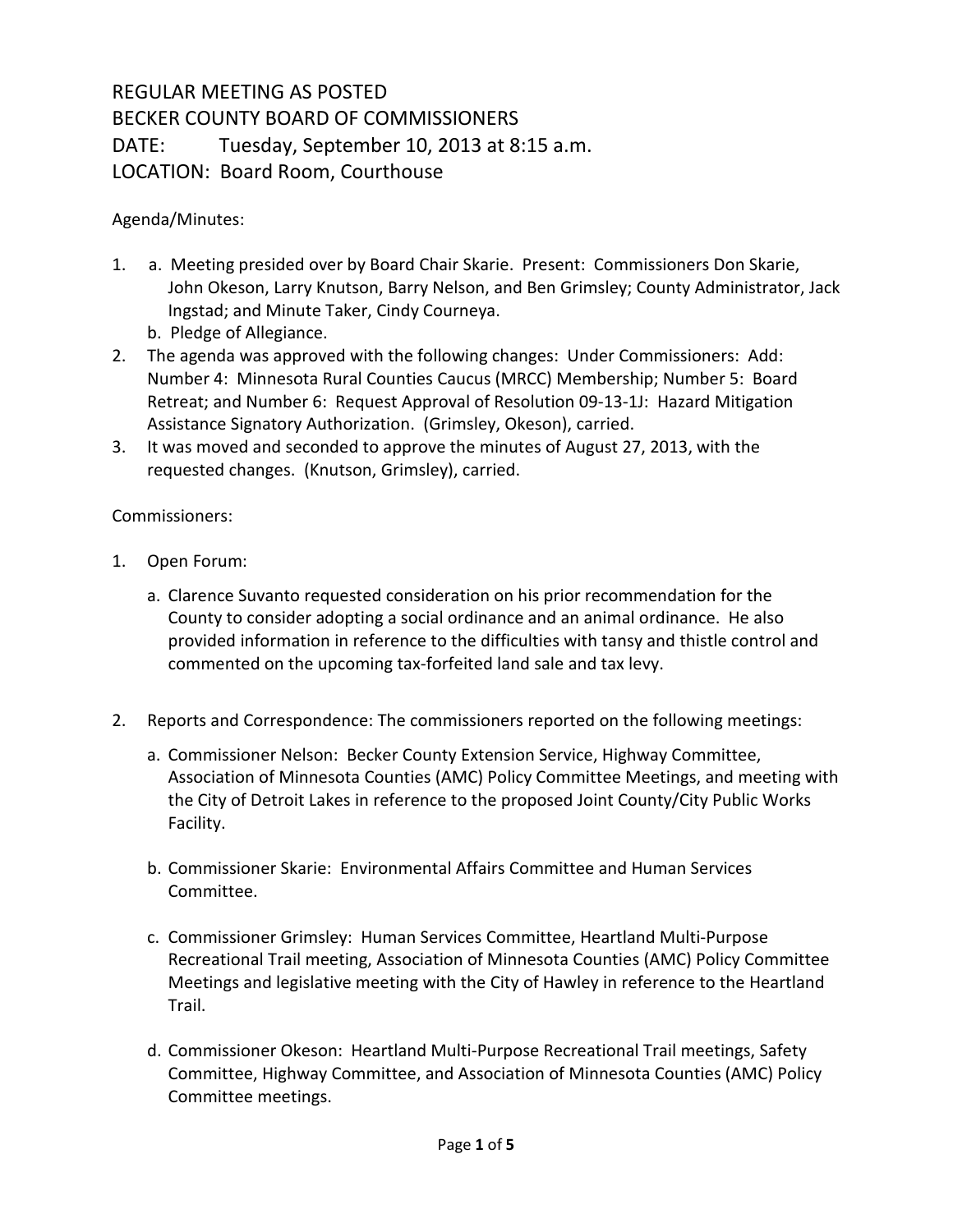- e. Commission Knutson: Prairie Lakes Municipal Solid Waste Authority (PLMSWA), and Mahube-OTWA.
- 3. Appointments: There were none.
- 4**.** Discussion was held in reference to the membership to the Minnesota Rural Counties Caucus (MRCC), noting that the dues have not been paid as of this date. Commissioner Nelson suggested moving forward with the payment of \$1,750, as approved on February 26, 2013.
- 5. It was the consensus of the Board to schedule the next Board Retreat for Tuesday, September 24, 2013 at the Graystone Building in Detroit Lakes, following Lunch Bunch. It was noted to include as agenda items for the Board Retreat, a discussion on the recreation plan, budget items, and the sales tax and Highway, and to contact the County Administrator, Jack Ingstad, with any other agenda requests.
- 6. It was moved and seconded to approve Resolution 09-13-1J, as presented, to authorize the County Administrator, Jack Ingstad, to sign and execute the sub-grant agreement with the Division of Homeland and Emergency Management for the Hazard Mitigation Assistance (HMA) Program for the update of the Becker County Hazard Mitigation Plan. (Knutson, Nelson), carried.

Establishment of 2014 Maximum Levy: Resolution 09-13-1B: Auditor-Treasurer, Ryan Tangen Presented:

1. It was moved and seconded to approve Resolution 09-13-1B, to set the Proposed 2014 Maximum Levy at \$19,064,032 with a 2.53% increase, with the requested change in the resolution to reflect the corrected stated amount, and to commit that if the Board establishes the final levy at this amount, to budget levy dollars to accelerate Highway projects, if no other funding sources are established. (Nelson, Knutson), carried. It was noted that the final levy cannot increase from the amount set today, however, the amount can be decreased, with the final levy being established before December 31, 2013.

Auditor-Treasurer: Ryan Tangen presented:

1. Licenses and Permits: There were none.

Finance Committee: Ryan Tangen presented:

1. It was moved and seconded to approve the regular claims, additions, and Auditor's Warrants:

a. Additions:

- i. MN Rural Counties Caucus (MRCC) in the amount of \$1,750, as approved in February 2013.
- ii. Ben Grimsley in the amount of \$737.06.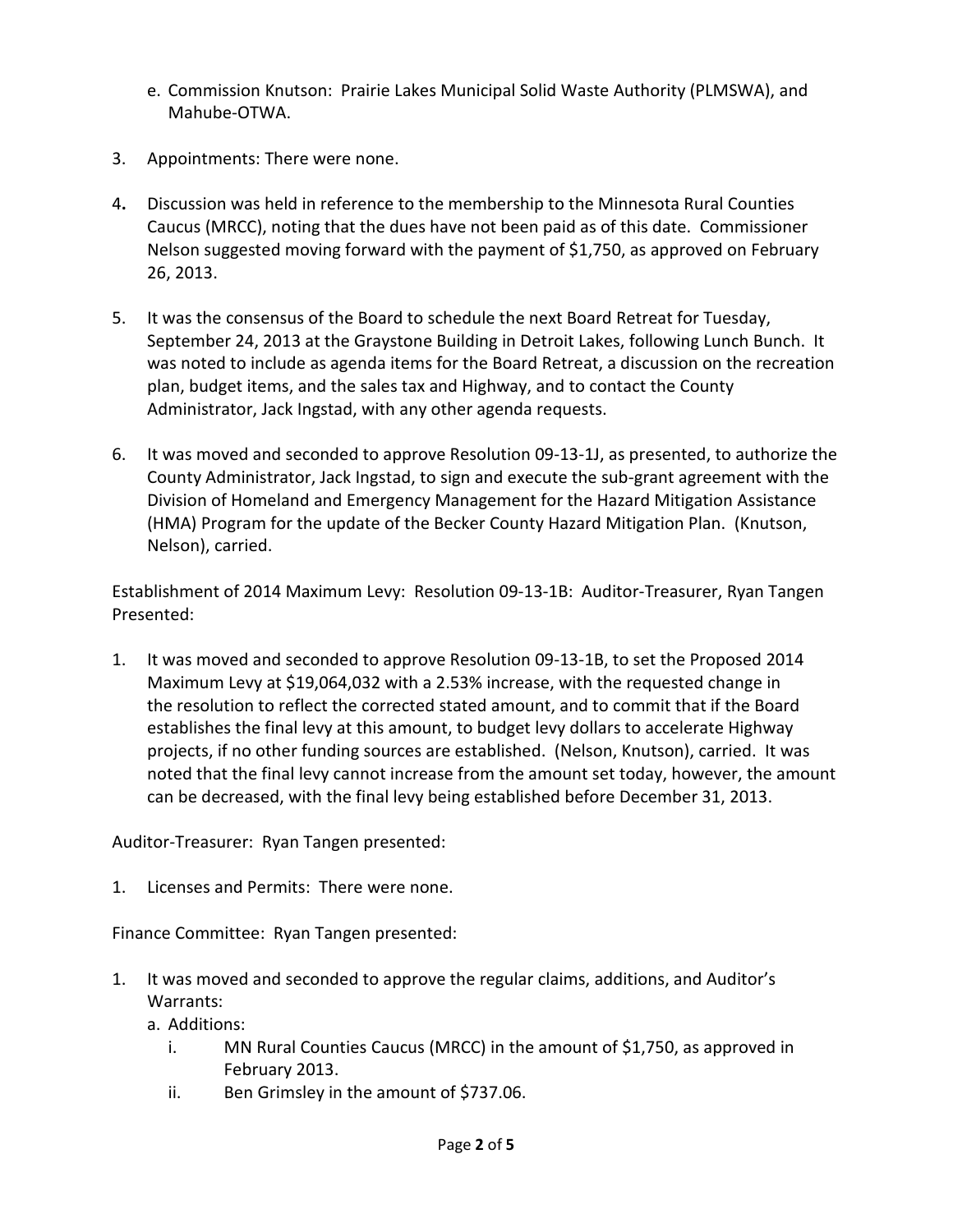- b. Auditor's Warrants: (Tuesday Bills):
	- i. 08/27/2013 in the amount of \$192,873.04.
	- ii. 09/04/2013 in the amount of \$3,324.66.

(Okeson, Knutson), carried.

- 2. It was moved and seconded to authorize to write-off the list of four (4) outstanding receivable accounts for Environmental Services, as presented, with a total amount of \$709.22 and with the principal at \$436.48. (Grimsley, Okeson), carried.
- 3. It was moved and seconded to approve a cost of up to \$8,498.15, plus tax and installation costs for the purchase of four (4) cubicles for the Auditor-Treasurer's office. (Grimsley, Nelson), carried.
- 4. It was moved and seconded to accept the Cash Comparisons and Investment Summaries for May, June, and July 2013, as presented. (Nelson, Knutson), carried.
- 5. It was recommended to approve the sale of the Red Impala county vehicle, due to high mileage, costly transmission repairs needed, and other issues that are starting to surface. Discussion was held in reference to the County vehicle fleet, which currently consists of four (4) courthouse vehicles, with the recommendation to discuss at the Board Retreat, whether to replace these vehicles, when needed, or to decrease the total number of vehicles over time. It was moved and seconded to sell the Red Impala, as is, without repairing the transmission. (Okeson, Nelson), carried.

Natural Resources Management (NRM): Marty Wiley and Guy Fischer presented:

- 1. It was moved and seconded to accept the lowest quote of \$5,410.00 from Northwoods Forestry, Inc. for 2013 Bud Capping. (Knutson, Okeson), carried.
- 2. It was moved and seconded to approve revised Resolution 09-13-1A, as presented, for a Tax Forfeited Land Sale, to commence at 10:00 a.m. on Saturday, October 19, 2013, and with the list of parcels updated and filed with the County Auditor-Treasurer, and to direct the County Auditor-Treasurer to publish the notice of sale as provided by law. (Okeson, Nelson), carried.
- 3. It was moved and seconded to approve the Gravel Crushing expenditure, as presented, at a total estimated cost of \$3.50-\$3.70/yard, to include an estimated cost of \$3.00/yard for crushing, sales tax, and royalty for base material, and contingent upon verification of proper permits and a review of the contract by County Administrator, Jack Ingstad. (Knutson, Okeson), carried.
- 4. Discussion was held in reference to pursuing possible grant applications for the Parks and Trails Legacy Grant Program, for Dunton Locks Tram and Bike Trail improvements.

Human Services: Nancy Nelson presented:

- 1. It was moved and seconded to approve the renewal of Waiver Agreements with LSS of Frazee, LLC, Affordable Angels, and Greenwood Connections, as presented. (Nelson, Knutson), carried.
- 2. It was moved and seconded to approve the Mental Health Agreements with Detroit Lakes Public Schools/Stellher Human Services, Inc./Becker County Human Services, and with Frazee-Vergas Public Schools/Stellher Human Services/Becker County Human Services, as presented. (Nelson, Grimsley), carried.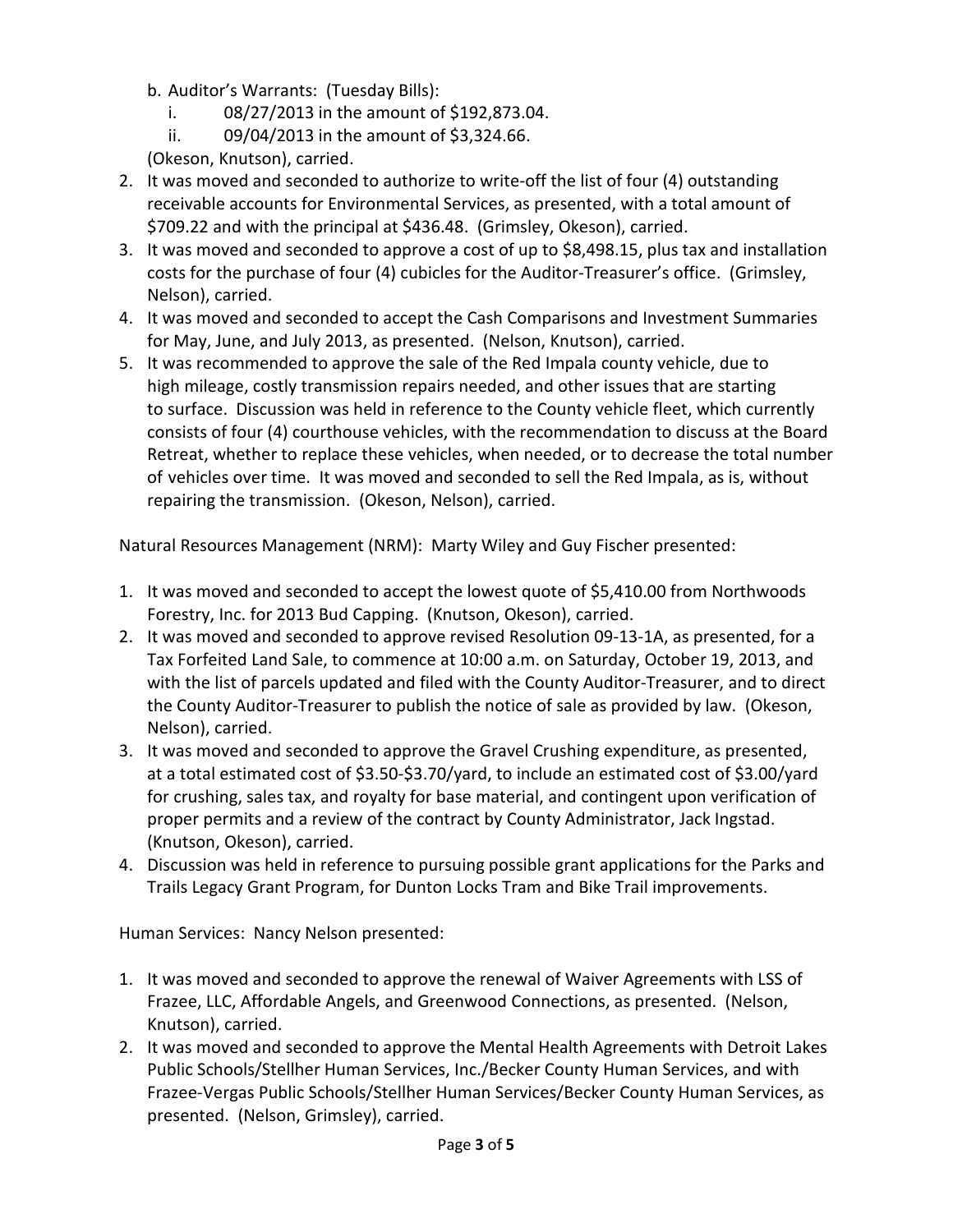- 3. It was moved and seconded to approve Resolution 09-13-1E, to approve the out-of-state travel for the newly hired Registered Nurse to attend required training in Denver, Colorado, for the Nurse Family Partnership Grant. (Grimsley, Okeson), carried.
- 4. It was moved and seconded to approve Resolution 09-13-1C, to hire one (1) full-time Office Support Specialist (OSS), and to backfill, if necessary. (Grimsley, Nelson), carried.
- 5. It was moved and seconded to table the agenda item, Personnel Request: MNChoices: 1 Part-Time to Full-Time Nurse and 1 Part-Time to Full-Time Social Worker: Resolution 09-13-1D until the next Board Meeting on Tuesday, September 24, 2013, with the County Administrator, Jack Ingstad, and Human Services Director, Nancy Nelson to provide an overview of MNChoices implementation. (Nelson, Grimsley), carried.
- 6. It was moved and seconded to approve the Human Services Claims for Human Services, Community Health, and Transit. (Nelson, Knutson), carried.

Highway: Jim Olson presented:

- 1. It was moved and seconded to approve Resolution 09-13-1F, to accept the sealed bid of \$233,347.40 from Landwehr Construction, Inc. of St. Cloud, MN for Project SAP 003-599- 025, and with the requested change in the resolution to read from \$236,482.00 to the corrected amount of \$233,347.40, and to authorize and direct the County Chair or County Administrator to execute and enter into said contract. (Okeson, Nelson), carried.
- 2. It was moved and seconded to approve the purchase of one (1) 2013 Dodge 4x4, One (1) Ton Crew Cab and Chassis with 9' Dump Box and Tommy Lift, to replace a 2008 F-250 4x4 Crew Cab, as presented, for a total amount of \$22,600 (\$27,473 for the Truck, \$12,986 for the Dump Box, and \$619.00 (Tax and Title), minus \$18,500 for Trade-In Value). (Okeson, Nelson), carried.
- 3. It was moved and seconded to approve the purchase of one (1) 2013 Dodge 4x4 One-Half (1/2) Ton Quad Cab, to replace a 1994 unit, with a total cost of \$25,000 including Tax and Title. (Nelson, Okeson), carried.
- 4. It was moved and seconded to approve Resolution 09-13-1G, to authorize the County Engineer to solicit quotes for crushing 25,000 cubic yards of gravel at the Ford Pit. (Okeson, Nelson), carried.
- 5. It was moved and seconded to approve Resolution 09-13-1H, to authorize the County Engineer to solicit qualified consultants for an RFP (Request for Proposal) to perform a Needs Assessment Study for a new Joint County/City Public Works Facility. (Okeson, Nelson), carried. It was noted that proposals and bid amounts will be presented to the Board in November with recommendations.
- 6. It was moved and seconded to approve Resolution 00-13-1I, to authorize and direct the Becker County Chair, Don Skarie, and County Administrator, Jack Ingstad, to execute the MnDOT Detour Agreement (TH59) Number 04555, as presented, and any amendments to the agreement, on behalf of Becker County. (Nelson, Okeson), carried.
- 7. There was a brief discussion on the upcoming Highway Road Tour scheduled for Tuesday, September 17, 2013.

Chair Skarie adjourned the meeting.